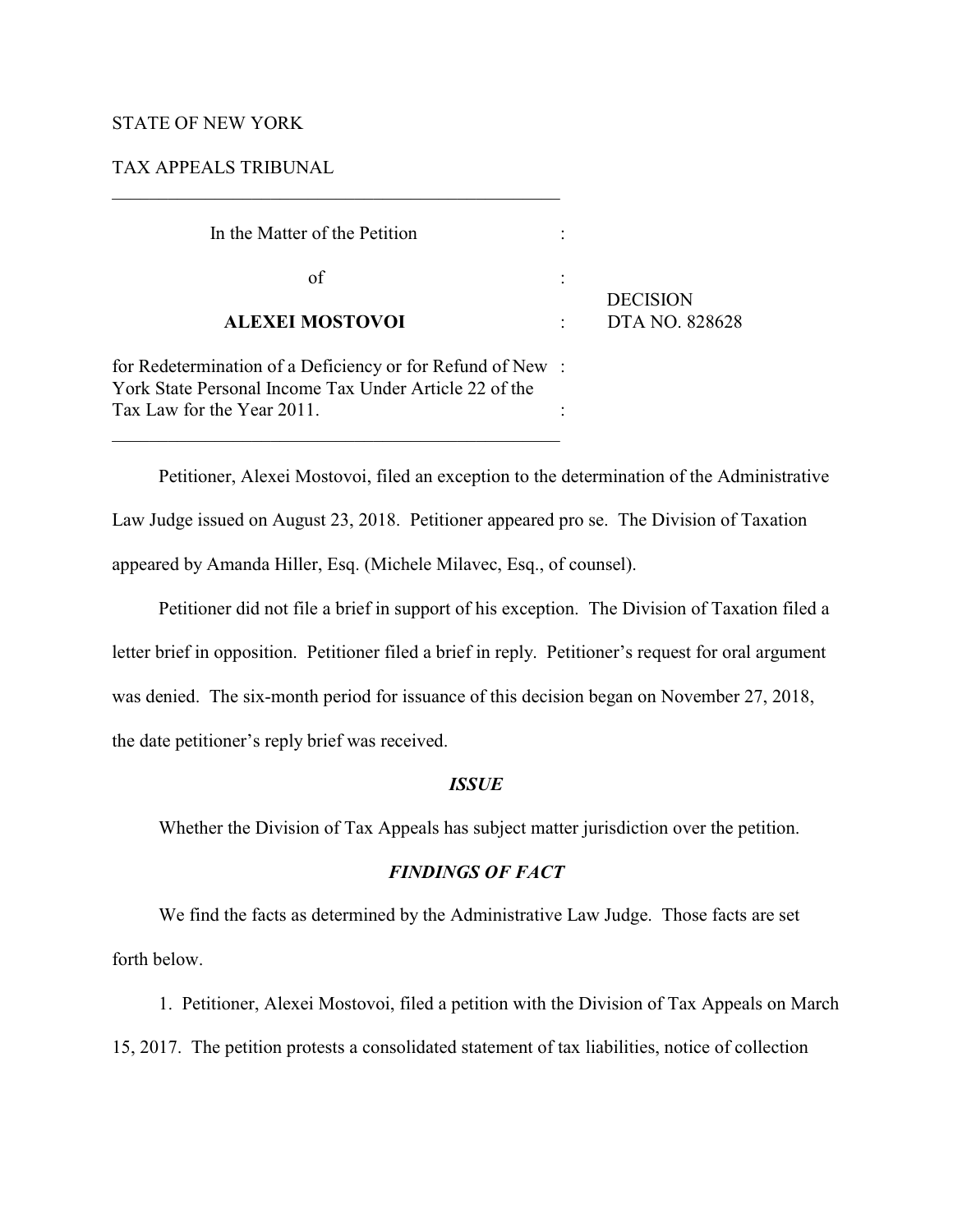case ID: E-042384146-CL04-6, dated February 27, 2018. The subject of the collection case is assessment number L-042384146 for personal income tax due for the tax year 2011.

2. On April 30, 2018, Supervising Administrative Law Judge Herbert M. Friedman, Jr., of the Division of Tax Appeals issued a notice of intent to dismiss petition (notice of intent) to petitioner on the basis that the Division of Tax Appeals appears to lack jurisdiction over the petition. The notice of intent explained that the petition filed with respect to the consolidated statement of tax liabilities appears to be insufficient to confer jurisdiction upon the Division of Tax Appeals to address the merits of the petition.

3. In response to the issuance of the notice of intent, the Division noted that assessment number L-042384146, the assessment number listed on the consolidated statement of tax liabilities, was previously protested by the filing of a petition. The Division noted that the petition was dismissed by the Division of Tax Appeals and, after an exception was filed, such dismissal was upheld by the Tax Appeals Tribunal. The Division emphasizes that, as this notice was previously adjudicated and sustained, petitioner is barred from relitigating the validity of the notice.

4. Petitioner failed to respond to the notice of intent.

## *THE DETERMINATION OF THE ADMINISTRATIVE LAW JUDGE*

The Administrative Law Judge began her determination by noting the sections of the Tax Law describing commencement of a protest of a statutory notice by filing a petition with the Division of Tax Appeals. The Administrative Law Judge observed that a petition must include a copy of the statutory notice or refund denial.

-2-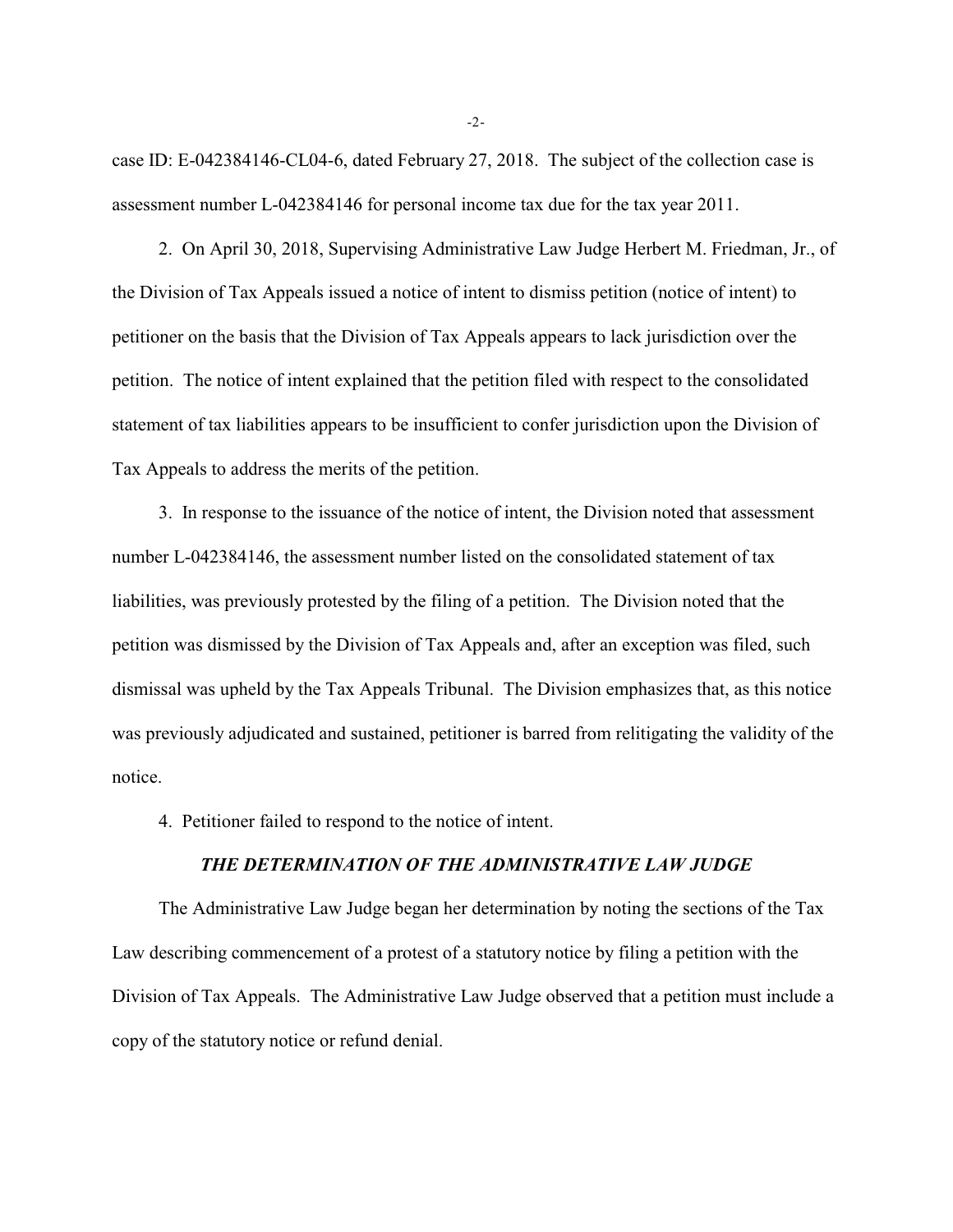The Administrative Law Judge found that petitioner's copy of a consolidated statement of tax liabilities attached to his petition did not qualify as a statutory notice. She also took notice of the fact that petitioner had previously filed a petition to protest the notice of deficiency for assessment number L-042384146, which was the same assessment number as that listed in the consolidated statement of tax liabilities. That petition was dismissed as untimely filed, which dismissal was sustained on exception to this Tribunal. The Administrative Law Judge concluded that because this assessment had been previously adjudicated, petitioner could not relitigate the validity of the notice of deficiency and dismissed the petition here.

# *ARGUMENTS ON EXCEPTION*

Petitioner argues that the Administrative Law Judge misapprehended the facts in this case and that the documentary evidence does not support the Division's assessment of tax and additions. Petitioner argues that the deficiency here at issue was resolved through the filing of an amended tax return for 2011. He also claims that the Division of Tax Appeals has jurisdiction over his petition notwithstanding the title of the document alerting him to past-due tax liabilities. He asks this Tribunal to order the Division to issue a refund of amounts offset from his 2017 tax return to satisfy the past-due tax liabilities, plus costs and interest.

The Division argues that the Division of Tax Appeals lacks jurisdiction over the petition here at issue because the assessment was the subject of a prior adjudicated petition. It claims that a consolidated statement of tax liabilities is insufficient to confer jurisdiction on the Division of Tax Appeals. It urges this Tribunal to affirm the determination of the Administrative Law Judge.

#### *OPINION*

 Tax Law § 681 provides that if, upon examination of a taxpayer's return, the Division determines a deficiency, it may mail a notice of deficiency to the taxpayer (Tax Law § 681 [a]).

-3-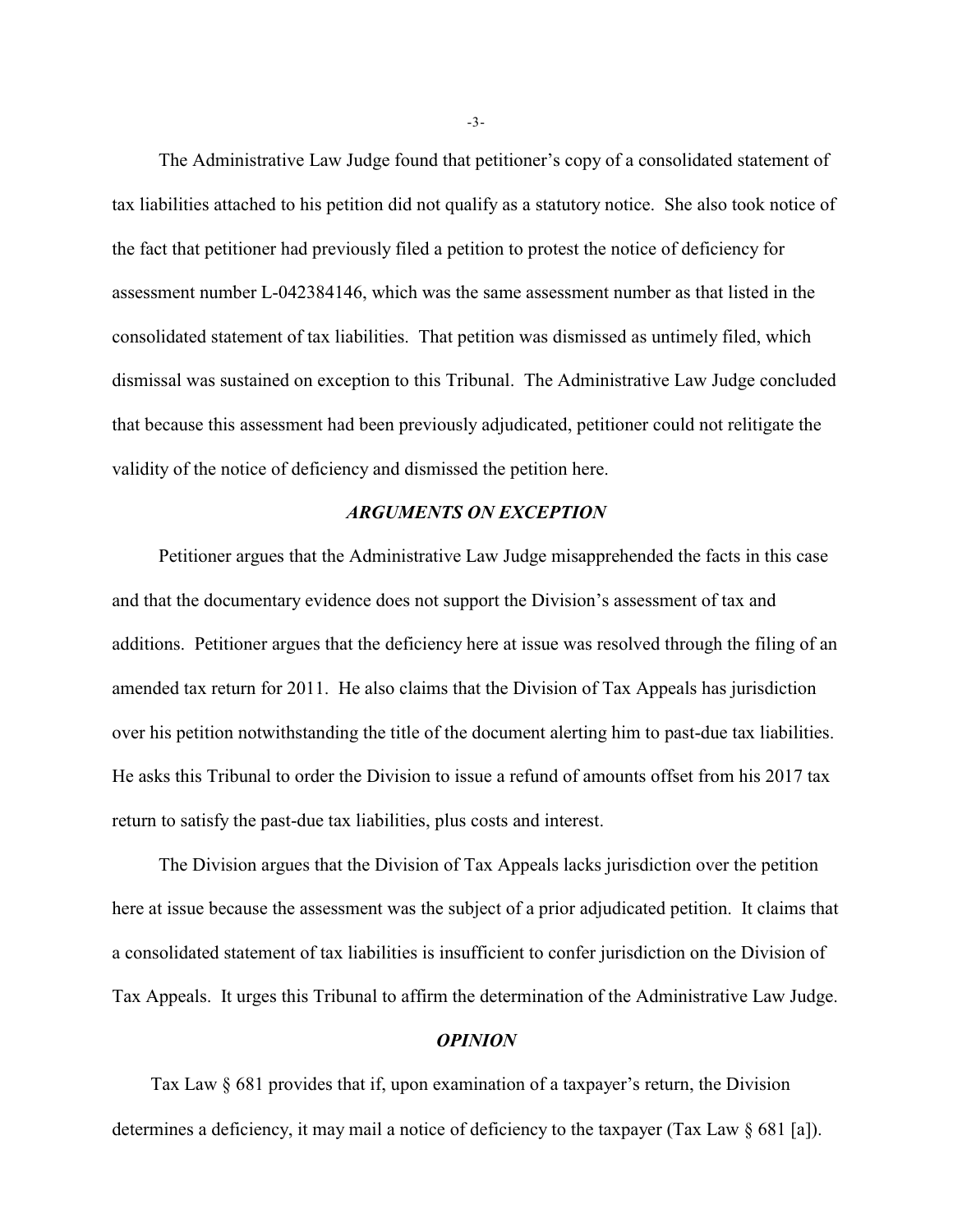The assessment asserted in the notice of deficiency becomes fixed and final unless the taxpayer files a protest as provided for under Tax Law § 689 within 90 days of issuance of the notice (Tax Law § 681 [b]). The notice of deficiency is the jurisdictional document that provides a taxpayer with the opportunity to protest a determination of the Division and begins the time period within which to bring this protest *(id.)*. Absent a timely protest, a notice of deficiency becomes a fixed and final assessment and the Division of Tax Appeals lacks jurisdiction to consider the substantive merits of the protest (*Matter of Lukacs*, Tax Appeals Tribunal, November 8, 2007; *Matter of Sak Smoke Shop*, Tax Appeals Tribunal, January 6, 1989).

The form of a petition "shall be governed by such rules as [this Tribunal] shall prescribe" (Tax Law § 689 [a]). According to our rules of practice and procedure, a proceeding is commenced with the filing of a petition, including a legible copy of the statutory notice under protest (20 NYCRR 3000.3 [a], [b][8]). A statutory notice is any written notice of the Division which advises a person of a tax deficiency, determination of tax due, assessment or denial of a refund which gives the person a right to a hearing in the Division of Tax Appeals (20 NYCRR 3000.1 [k]). We agree with the Administrative Law Judge that the notice that petitioner attached to the petition herein, the consolidated statement of tax liabilities, does not qualify as a statutory notice. This is because a consolidated statement of tax liabilities reports a taxpayer's past-due tax liabilities. We have held that such a statement of consolidated tax liabilities does not confer jurisdiction on this Tribunal to consider the substantive merits of a taxpayer's protest (*see e.g. Matter of Scott*, Tax Appeals Tribunal, May 29, 2008).

Furthermore, the validity of the statutory notice for the assessment listed on the consolidated statement of tax liabilities has already been adjudicated by a prior decision of this

-4-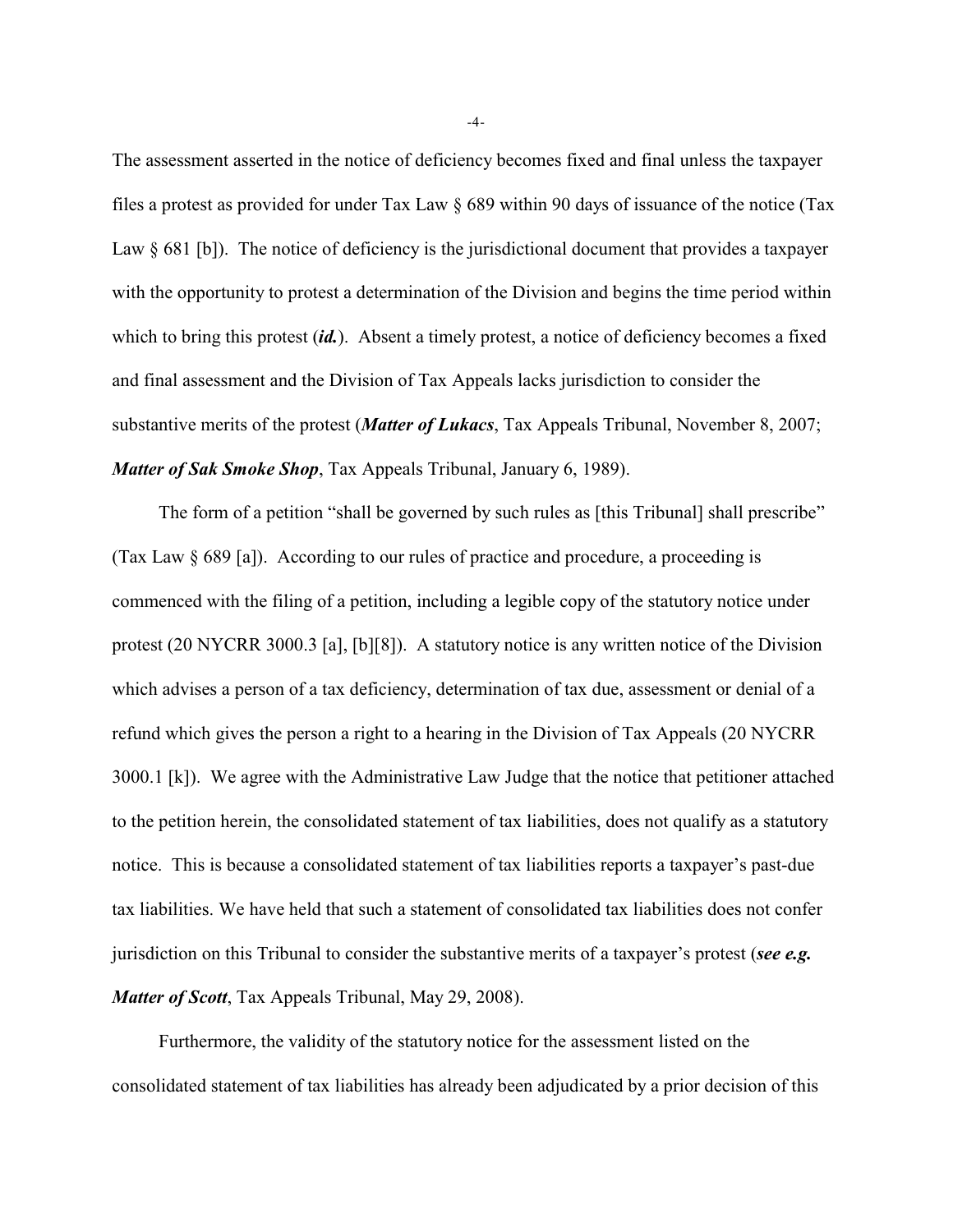Tribunal (*see Matter of Mostovoi*, Tax Appeals Tribunal, August 10, 2017). Thus, petitioner has exhausted his administrative remedies with respect to this assessment and cannot relitigate the validity of the notice (Tax Law § 2016; *see also Matter of Kyte*, Tax Appeals Tribunal, October

9, 2014; *Matter of Am. Home Assur. Co.*, Tax Appeals Tribunal, August 8, 2002).

Accordingly, it is ORDERED, ADJUDGED and DECREED that:

- 1. The exception of Alexei Mostovoi is denied;
- 2. The determination of the Administrative Law Judge is affirmed; and
- 3. The petition of Alexei Mostovoi is dismissed.